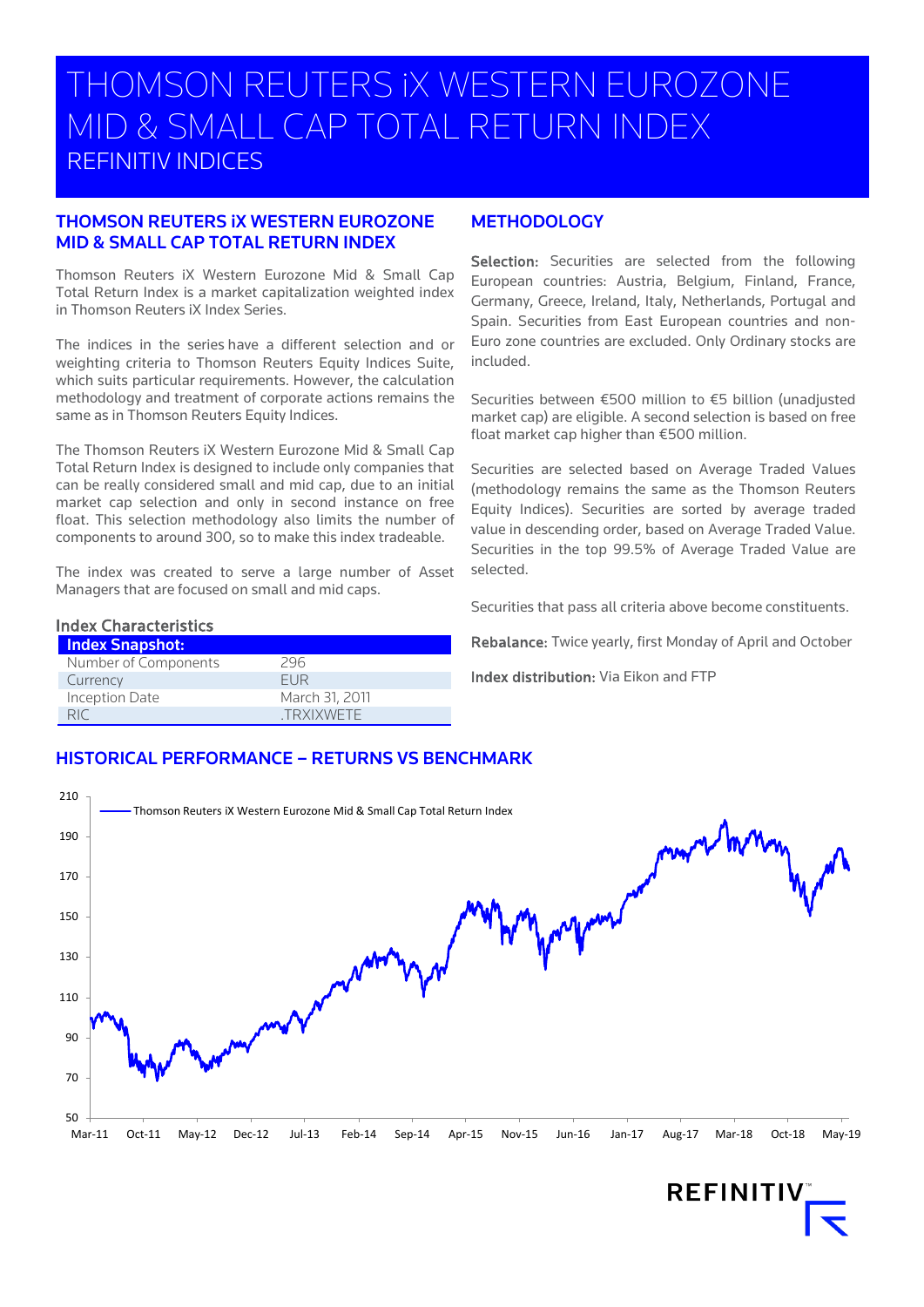# THOMSON REUTERS iX WESTERN EUROZONE MID & SMALL CAP TOTAL RETURN INDEX

## RISK AND RETURN CHARACTERISTICS : AS OF 31 MAY 2019

| <b>Total Return - Annualized</b>             |                 |       |         |       |         |
|----------------------------------------------|-----------------|-------|---------|-------|---------|
|                                              | ЗΜ              | 6М    | 1Υ      | ЗΥ    | 5Υ      |
| TR IX Western Eurozone Mid & Small Cap Index | $-4.43$         | 33.45 | $-6.45$ | 8.39  | 5.99    |
| Index returns - By Year                      |                 |       |         |       |         |
|                                              | 2014            | 2015  | 2016    | 2017  | 2018    |
| TR IX Western Eurozone Mid & Small Cap Index | 4 <sub>04</sub> | 21.81 | 530     | 18.40 | $-1791$ |

| <b>Annualized Standard Deviation</b>         |       |       |       |       |       |
|----------------------------------------------|-------|-------|-------|-------|-------|
|                                              | зм    | 6М    |       |       | Б١    |
| TR iX Western Eurozone Mid & Small Cap Index | 13.61 | 12 96 | 13 52 | 11.65 | 15 21 |

| <b>Annualized Sharpe Ratio</b>               |         |      |       |    |      |
|----------------------------------------------|---------|------|-------|----|------|
|                                              | ЗΜ      | 6М   |       | ٦V |      |
| TR iX Western Eurozone Mid & Small Cap Index | $-0.33$ | 2 58 | -0.48 |    | า วด |

Default for risk free rate is 0 for Sharpe Ratio Calculation.

### FUNDAMENTALS

|                                              | Dividend Yield Price/Earnings Price/Book |     |
|----------------------------------------------|------------------------------------------|-----|
| TR iX Western Eurozone Mid & Small Cap Index | 19.88                                    | .88 |

# % WEIGHT BY COUNTRY AND SECTOR